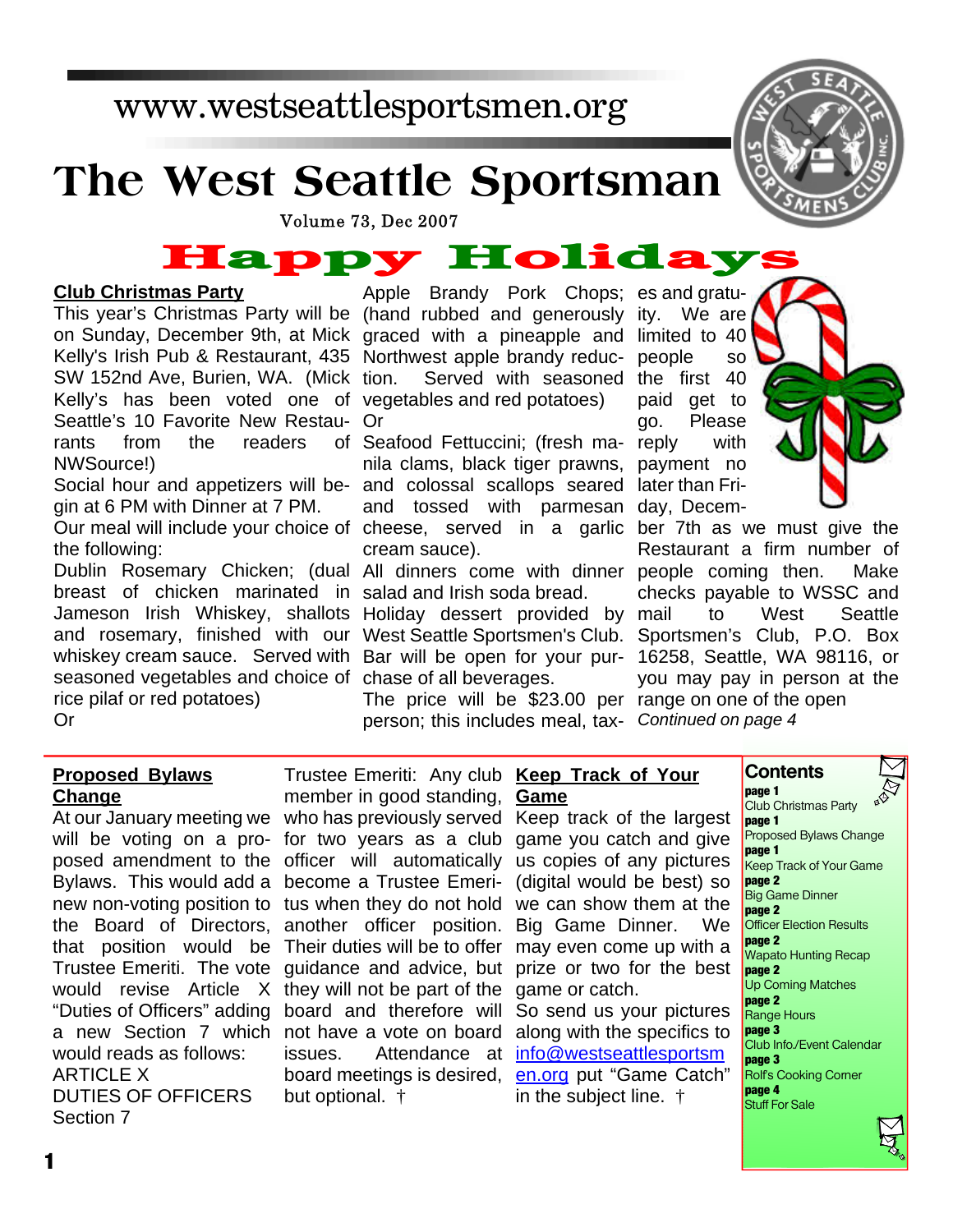#### **Officer Election Results**

We held our officer elections at the October club meeting and the results are as follows:

President: Greg Boyd, Vice President Roz Mascio, Secretary: Tony Olszewski, Treasurer: Fred Burr, Recording Secretary: Richard George, Trustee 2 Year: Jerry Mascio, and Trustee 1 Year: Steve Loo.  $\dagger$ 

#### **Big Game Dinner**

The 2008 Big Game Dinner is coming in February, at the American Legion Hall in West Seattle. We will have more Information and the actual date in next month's newsletter. In the meantime we are looking for raffle items. If you have something we could use give us a call and let us know. †

#### **Wapato Hunting Trip**

Our Wapato hunting trip was held and all that came had a great time. The weather cooperated and we had a lot of fun although the birds had nothing to fear. We did not see many birds on Saturday, but on Sunday we saw a lot, the problem was they seemed to have a knack of always flying in a direction we could not shoot due to houses or roads. We only shot a few birds and nobody in our group got too many shots off. I guess there is always next year. To the right you can see some pictures from our trip. †



The whole group together.

Bring on the birds!





Chip was ready!

We all had a nice walk!



#### **Up coming Small bore & Air Matches**

Dec 8 Olympia JOARC (West)<br>Dec 8-9 West Seattle USA Shooting I Feb 15-16 West Seattle NRA Sectional

West Seattle USA Shooting Match<br>West Seattle Pistol-Air (9 AM) & Sta Jan 12 West Seattle Pistol-Air (9 AM) & Standard (Noon) Mar 8 West Seattle Pistol-Air (9 AM) & Standard (Noon) Apr 12 West Seattle Pistol-Air (9 AM) & Standard (Noon) **Range Hours and Activity**

Monday - Small Bore - 6 PM Tuesday - Air Pistol - 6 PM Wednesday - Juniors - Call Fred Burr at 206-935-4883 for information. Cost: Adult members \$2.00, nonmembers \$4.00, Juniors \$1.00.

**2** www.westseattlesportsmen.org The West Seattle Sportsman

Volume 73, Dec 2007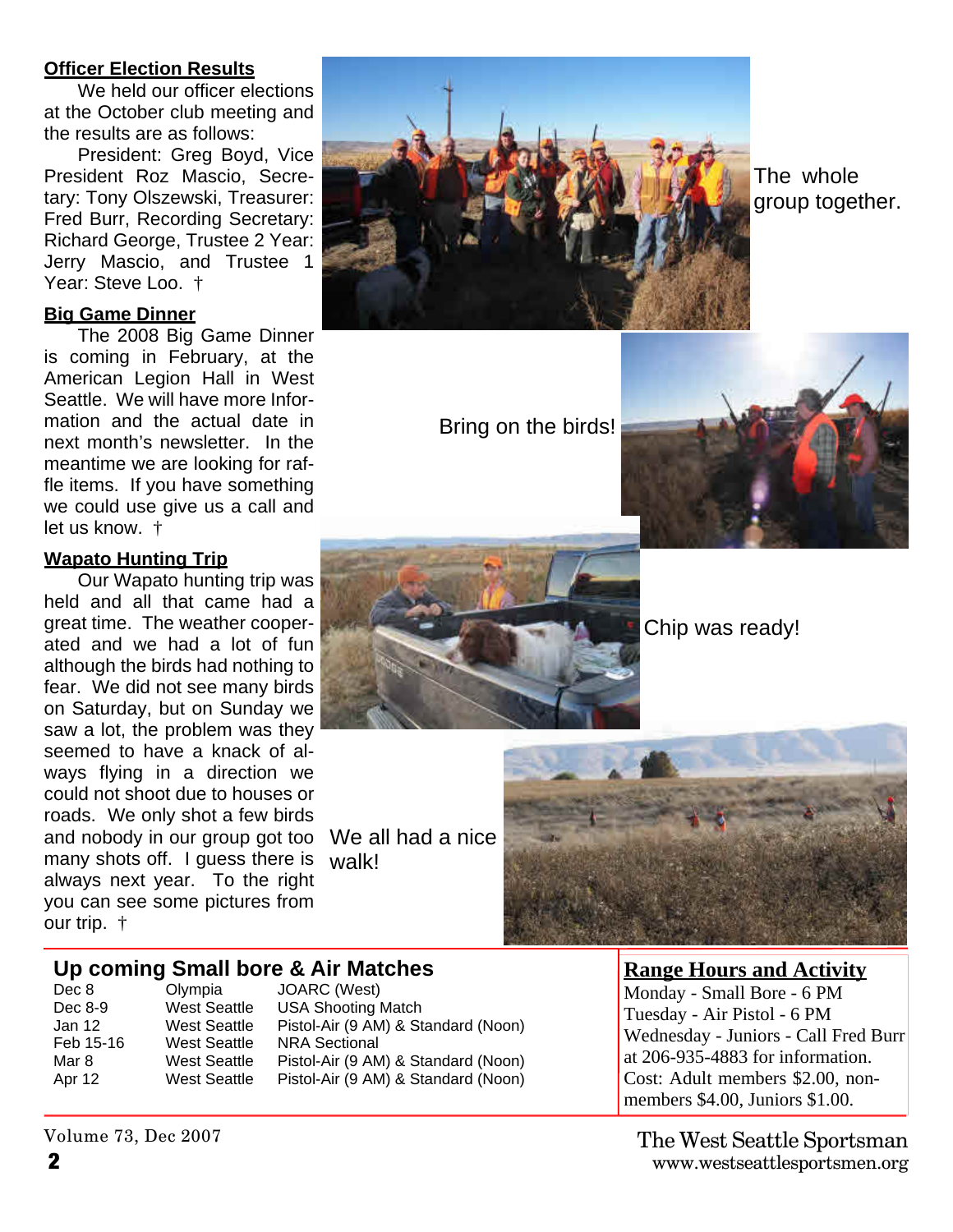#### **The West Seattle Sportsmen's Club Sponsors of the Roger Dahl Rifle Training Range**

#### **OFFICERS TRUSTEES LIFE TIME MEMBERS**

| President – Greg Boyd      | 206-965-9629 | – Rolf Erickson                              |              | <b>Fred Burr</b> |
|----------------------------|--------------|----------------------------------------------|--------------|------------------|
| Vice Pres. – Roz Mascio    | 206-937-3614 | Jerry Mascio                                 | 206-937-3614 | Ernie Fre        |
| Secretary – Tony Olszewski | 425-226-5643 | Cam Robison                                  | 206-431-8337 | <b>Frank No</b>  |
| Treasurer – Fred Burr      | 206-935-4883 |                                              |              |                  |
| Rec. Sec. – Richard George |              | Contact us at: info@westseattlesportsmen.org |              |                  |

#### **DUNGENESS CRAB AND TILLAMOOK CHEDDAR SOUFFLE**

*The combination of bread, eggs, cream, and overnight soaking results in a soufflelike dish. Assemble this dish the night before and then hake it in the morning. Instead of using crab, you can cook 1 pound of breakfast sausages and then cut each one into thirds and mix with the bread and cheese.*

*Makes 8 Serving*s

6 large eggs

2 cups half-and-half

2 cups grated Tillamook cheddar cheese

10 slices French bread, cut into 1-inch cubes

8 ounces Dungeness crabmeat

2 tablespoons chopped fresh parsley Fresh tomato salsa, for serving.

|              | IRUSILLS      |              | ене н            |  |
|--------------|---------------|--------------|------------------|--|
| 206-965-9629 | Rolf Erickson |              | Fred Burr        |  |
| 206-937-3614 | Jerry Mascio  | 206-937-3614 | Ernie Frey       |  |
| 125-226-5643 | Cam Robison   | 206-431-8337 | <b>Frank Nov</b> |  |

RolPs Cooking Corner

son 206-431-8337 Frank Novito



Contact us at: info@westseattlesportsmen.org

Generously butter a 10 inch cast iron skillet. Whisk the eggs and halfand-half together in a medium bowl until well blend-



together the cheese, bread cubes, and crab, then spread this mixture evenly in the buttered skillet. Pour the egg mixture over the top. Cover and refrigerate for at least 2 hours or overnight.

When ready to bake, position a rack in the center of the oven and pre-heat to 350°F. Place the skillet in the oven and bake until puffed and lightly browned, about 30 minutes. Remove from the oven, sprinkle with parsley, cut into wedges, and serve with a fresh tomato salsa. †

**Events Calendar**

Dec 9<sup>th</sup> - Club Christmas Party Dec 19<sup>th</sup> - Officers Meeting Jan 2nd - Club Meeting Jan 23rd - Board Meeting Feb - Big Game Dinner Feb 20<sup>th</sup> - Board Meeting

If you have any ideas for programs to have at the club meetings or any good outing ideas let one of the Officers or Trustees know. You may contact us at:

info@westseattlesportsmen.org

| <b>New</b>                                                                                                                                                                                                                                   |  | <b>MEMBERSHIP APPLICATION</b>           | <b>Renewal</b>      |  |  |  |
|----------------------------------------------------------------------------------------------------------------------------------------------------------------------------------------------------------------------------------------------|--|-----------------------------------------|---------------------|--|--|--|
| <b>WEST SEATTLE SPORTSMEN'S CLUB</b>                                                                                                                                                                                                         |  |                                         |                     |  |  |  |
|                                                                                                                                                                                                                                              |  |                                         | <b>Date</b>         |  |  |  |
|                                                                                                                                                                                                                                              |  |                                         |                     |  |  |  |
| propagation and conservation of game birds, game animals, and fish in the State of Washington, do hereby apply<br>for membership in the WEST SEATTLE SPORTSMEN'S CLUB and tender herewith the sum of \$<br>payment of one year's dues.       |  |                                         |                     |  |  |  |
| I "I solemnly swear that I will abide by the Constitution and By-Laws of the West Seattle Sportsmen's Club and                                                                                                                               |  |                                         |                     |  |  |  |
| help in its up-building and I will not willfully disobey the Game Laws wherever I fish or hunt. I will always be                                                                                                                             |  |                                         |                     |  |  |  |
| a true sportsman both in the field and to my brother members at all times.                                                                                                                                                                   |  |                                         |                     |  |  |  |
| Signed__________                                                                                                                                                                                                                             |  | If you would like to                    |                     |  |  |  |
|                                                                                                                                                                                                                                              |  | receive the Club<br>newsletter by email |                     |  |  |  |
|                                                                                                                                                                                                                                              |  | check here.                             |                     |  |  |  |
| Phone Representation of the Representation of the Representation of the Representation of the Representation of the Representation of the Representation of the Representation of the Representation of the Representation of                |  |                                         |                     |  |  |  |
| Recommended by Property and the commended by the commended by the comment of the comment of the comment of the comment of the comment of the comment of the comment of the comment of the comment of the comment of the commen<br>(New Only) |  |                                         |                     |  |  |  |
| The West Seattle Sportsman                                                                                                                                                                                                                   |  |                                         | Volume 73, Dec 2007 |  |  |  |

www.seattlesportsmen.org **3** The West Seattle Sportsman